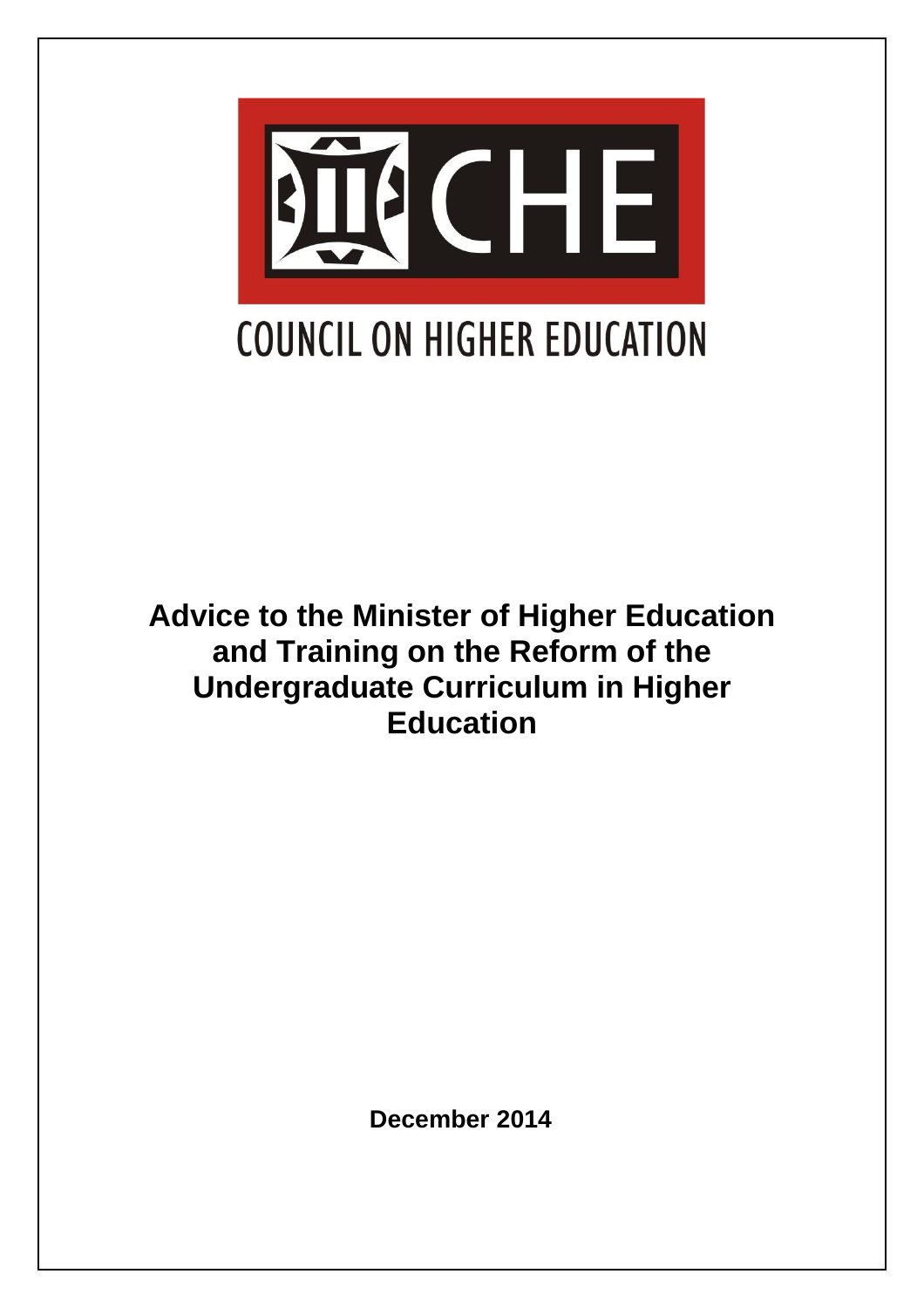#### **1. Introduction**

- 1.1 South Africa has a pressing need for more graduates with the knowledge and high-level skills necessary to take forward all forms of social and economic development. It also needs more graduates to build up the education system itself by providing a new generation of teachers, college lecturers, academics and education leaders. This is acknowledged in the *National Development Plan* (2011) and the *White Paper on Post-School Education and Training: Building an Effective, Expanded and Integrated Post-School System* (2013).
- 1.2 Much progress has been made in the last twenty years towards achieving greater access to higher education and an increase in South Africa's graduate output. However, there still exist major shortcomings in terms of overall numbers, the skewed demographic profile of the graduate complement and the proportion of the student body that succeeds. Too few higher education students in undergraduate programmes succeed in completing a programme in the time for which it was designed – on average only 27% - and too few complete at all. That approximately half the students who enter higher education do not complete a qualification means that a key strategic national objective, that is, to produce enough graduates who are well-prepared for the changing demands of society and the economy in the  $21<sup>st</sup>$  century, remains unfulfilled. It is also unacceptably costly in both human and financial terms.
- 1.3 It is against this background that the Council on Higher Education (CHE) in 2012 established a Task Team to investigate the desirability and feasibility of introducing systemic reform in the curriculum of the major undergraduate qualifications, that is, three- and four-year degrees, and three-year diplomas.
- 1.3.1 The Council's decision was prompted by a concern that the poor performance patterns that characterise higher education, that is, high rates of failure, repetition of courses and student drop-out, have not only proved to be persistent, but also resistant to the multiple efforts to improve them that have been undertaken since the early 1980s.
- 1.3.2 It was also informed by a widely-held and longstanding view that this lack of change insufficiently takes account of the needs of a growing student body and has resulted in a so-called 'articulation gap' between the demands of higher education and the preparedness of schoolleavers to pursue academic study.
- 1.4 The need to address the articulation gap through the restructuring of undergraduate qualifications is not a new idea. It has been central to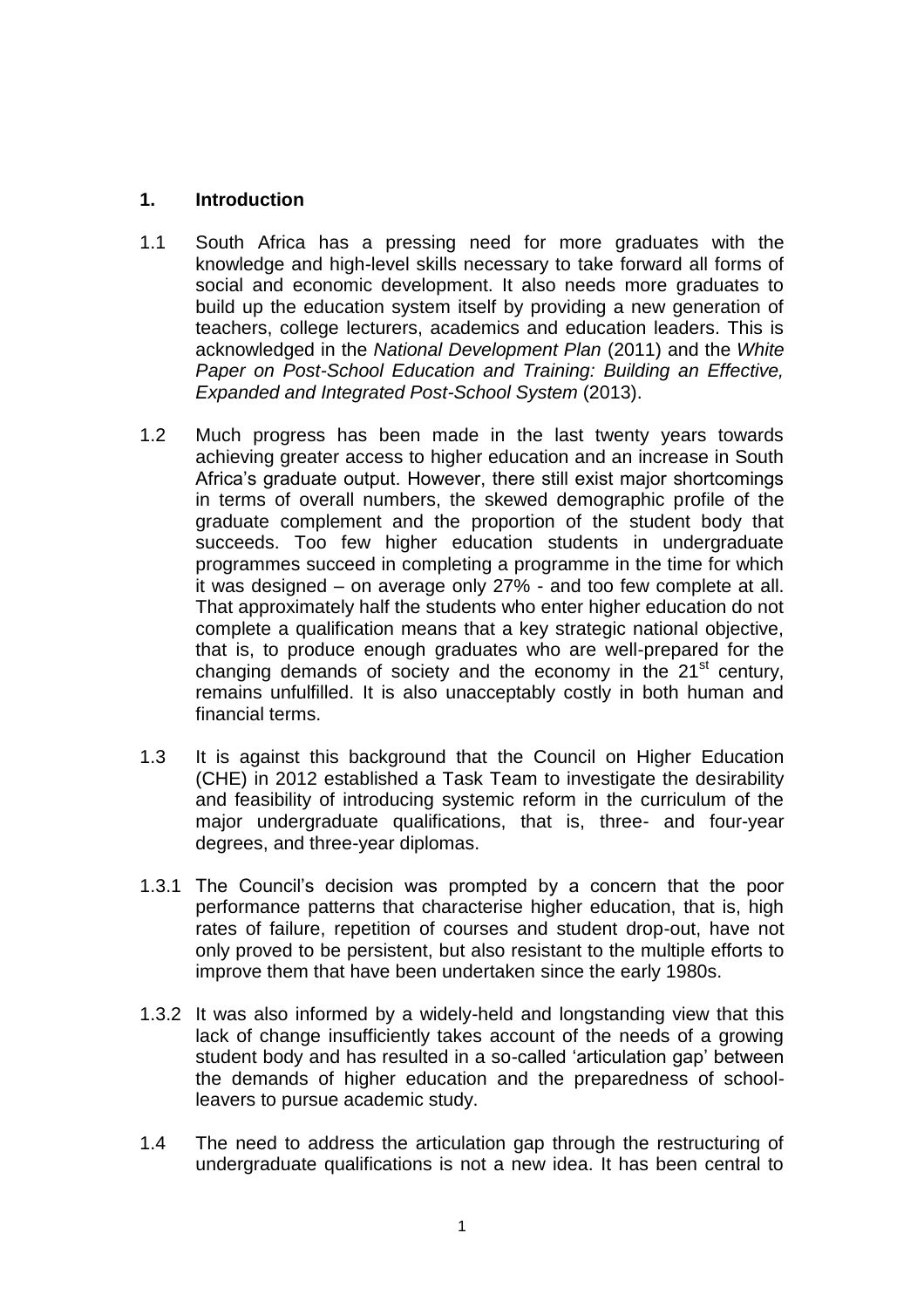the policy discourse in higher education in the past twenty years. It was first mooted in *Education White Paper 3: A Programme for the Transformation of Higher Education* in 1997; taken up by the CHE's "Size and Shape" Task Team in its report, *Towards a New Higher Education Landscape: Meeting the Equity, Quality and Social Development Imperatives of South Africa in the 21st Century in 2000*; supported in the *National Plan for Higher Education* in 2001 and in the *Report of the Ministerial Committee on Transformation and Social Cohesion and the Elimination of Discrimination in Public Higher Education Institutions* in 2008; highlighted by the Minister of Higher Education and Training at the Higher Education Summit in 2010 and re-iterated in the *White Paper on Post-School Education and Training: Building an Effective, Expanded and Integrated Post-School System* in 2013.

- 1.4.1 However, despite the widespread recognition of the need to investigate the restructuring of undergraduate qualifications to address the articulation gap from 1997 onwards, this did not eventuate, largely because of a concern that, in the context of the wide-ranging policy changes in higher education post-1994, which included the restructuring of the institutional landscape in the early to mid-2000s, there was a danger of policy overload, with adverse consequences for institutional stability.
- 1.4.2 The restructuring is now consolidated, and the alignment of the programme offerings in higher education on one common qualifications framework, the Higher Education Qualifications Sub-Framework (HEQSF), from the many that preceded it, is nearing completion.
- 1.5 The brief of the Task Team was to analyse and investigate the problem of the articulation gap, and to put forward a proposal to alleviate it through curriculum restructuring that was both educationally sound and practically feasible and would contribute to improving the effectiveness and the efficiency of the educational process in higher education.
- 1.5.1 The Task Team's investigation was extensive. It comprised:
	- the carrying out of a series of cohort studies to establish the extent of the problem of poor throughput and graduation rates;
	- analysis of the nature and reasons for the existence of an articulation gap;
	- evaluation of existing models of extended curricula introduced to address the articulation gap to ascertain their effectiveness, including principles and lessons to inform the development of the Task Team's proposal;
	- the development of curriculum exemplars by groups of experts in 5 main qualifications (BSc, BCom, BEng, DipEng and BA/BSocSc) to test the feasibility of the proposal in practice, and
	- financial modelling of the potential subsidy implications at system level to assess the affordability of the proposal.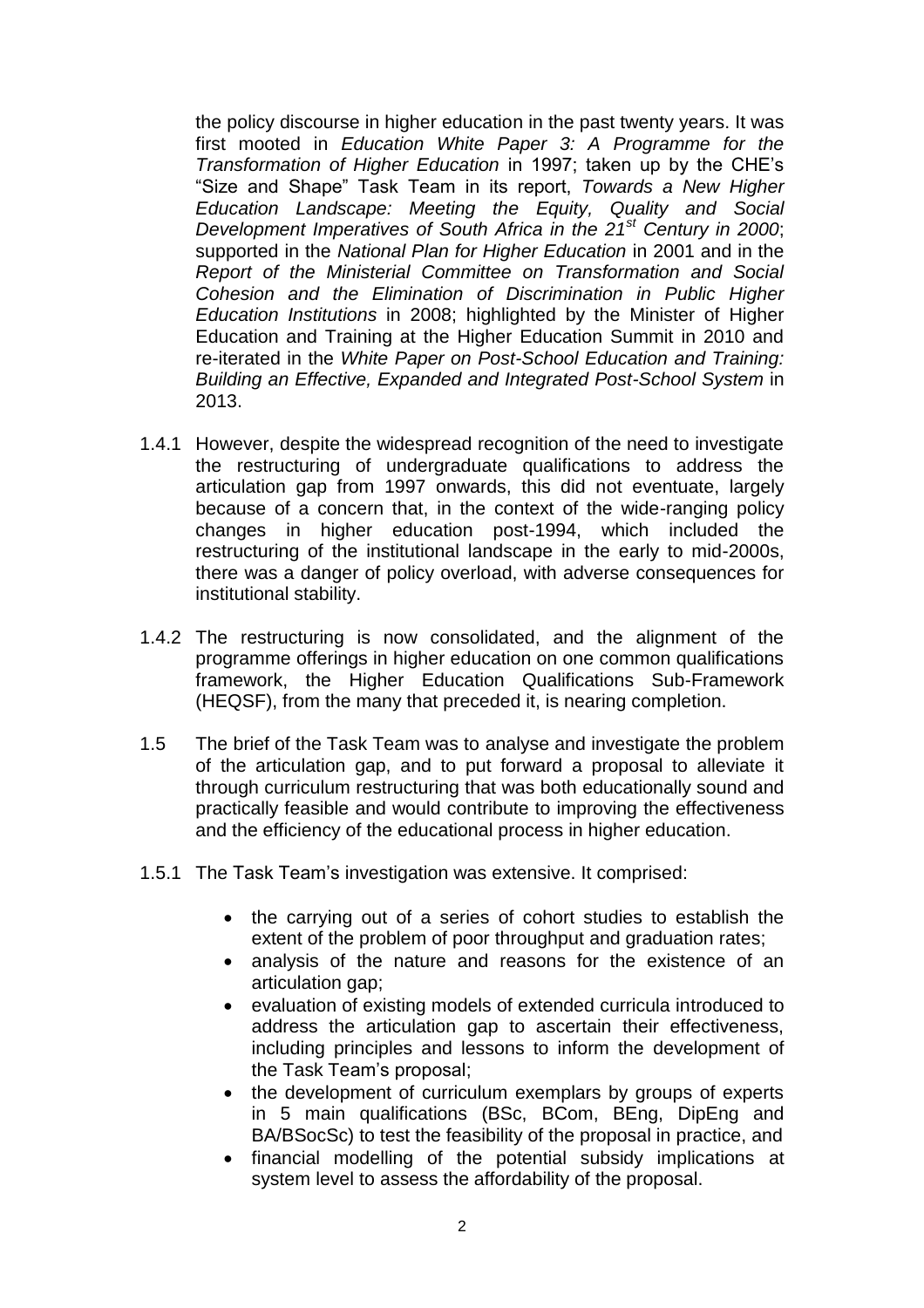1.6 The Task Team's report, *A proposal for undergraduate curriculum reform in South Africa: The case for a flexible curriculum structure*, was published in August 2013 for comment and consultation. The Council indicated that the outcome of the consultation would inform the Council's advice to the Minister of Higher Education and Training on the desirability and feasibility of restructuring undergraduate qualifications.

## **2. The Rationale for the Task Team's Proposal**

- 2.1 The Task Team argues that there is a link between graduate output and aspects of a country's well-being, i.e. economic development and technical skills supply, social cohesion, cultural growth and the maturation of democracy. Its analysis showed that poor performance in teaching and learning is a key challenge confronting the higher education system and is an obstacle to achieving national targets for graduate output. Chief among the concerns are the current low student success and throughput rates, leading to low absolute numbers of graduates - often with inappropriate attributes for the contemporary world - and a distribution of graduates that is skewed along racial lines.
- 2.2 The Task Team recognised that performance is influenced by many factors such as the quality of schooling and socio-economic conditions, and that the reasons for student dropout are various and include affective factors and funding issues. It focused, however, on factors within the higher education sector's control that could make a difference to the output and outcomes of higher education.
- 2.3 The Task Team's investigation concluded that the extent of poor performance indicates a systemic problem that cuts across the sector, rather than one that can be explained by factors affecting individuals. It therefore demands a systemic solution.
- 2.3.1 It further confirmed the view that there exists an articulation gap between schooling and higher education that affects a large proportion of the higher education intake and which affects their chances of success. The current curriculum structure, having been designed a long time ago to suit the needs of an homogenous minority, has not since adapted substantially to changed conditions in South Africa to meet the needs of equity and development, to increase system performance and to enhance graduate quality.
- 2.4 The reasons for students not completing in the current regulation time are various, but include failure in specific modules and the need to repeat courses, inability to study full-time for a variety of personal or financial reasons, and, in the main, academic under-preparedness.
- 2.4.1 Given academic under-preparedness, the time and space parameters of the existing curriculum structure constrain rather than facilitate learning and promote student success. The Task Team's argument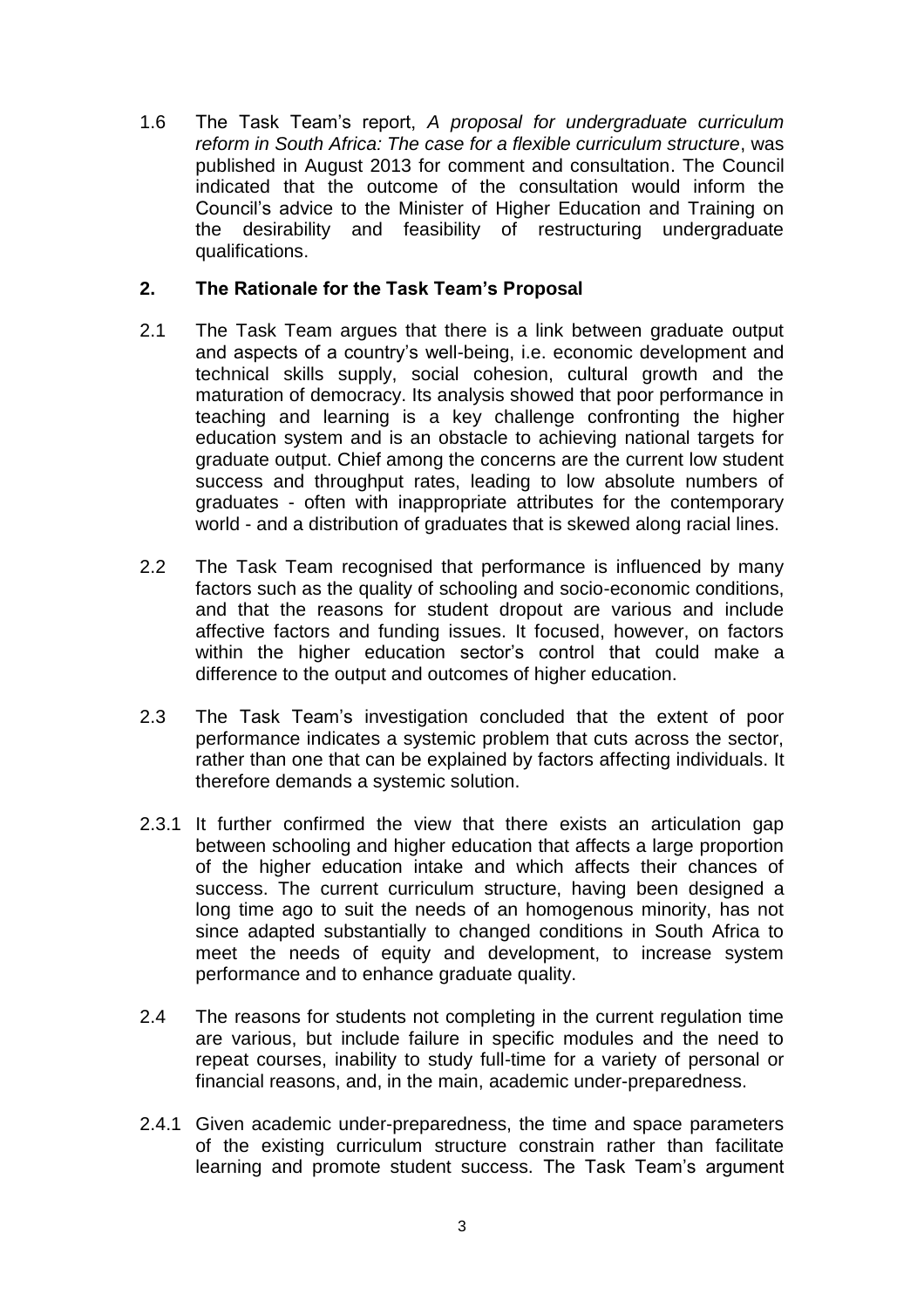relates curriculum space or room to the formal time allocated to the achievement of a qualification, and for which it is designed and funded. While time does not necessarily translate into learning unless constructive use is made of the time allocated, the current reality is that the great majority of South African undergraduate students do not complete their degrees or diplomas in the formal or 'regulation' time. The data indicate that many who do complete are following curricula in an unplanned way, carrying repeat modules into the following year. This suggests that curricula designed and planned to extend over extra time would be more appropriate for the majority of students.

#### **3. The Task Team's Proposal**

- 3.1 The Task Team's proposal is to create extra curriculum space in the undergraduate curriculum as the most effective means of addressing the articulation gap.
- 3.1.1 Central to the Task Team's argument is that in the current undergraduate curriculum structure there is little curriculum space and time in which to address widespread student under-preparedness for higher education study, both at entry level and at certain transitions between different stages of undergraduate study.
- 3.2.2 There is thus a need to create extra curriculum space through the redesign of the undergraduate curriculum structure for 360-credit and 480-credit qualifications. The extra curriculum space required is the equivalent of 120 credits, which should be funded as the norm. In practice, this equates to establishing a new norm for the formal completion of a qualification; for current three-year qualifications this would become four years; for current four-year qualifications, this would become five years.
- 3.2.3 The creation of extra curriculum space would allow for the development of a curriculum based on more realistic assumptions about the diverse levels of student preparedness, and enable development work to assist with overcoming the articulation gap and the bridging of transitions between different stages of undergraduate study, to be incorporated into the curriculum. The additional curriculum space should be utilised to ensure realistic starting points and progression paths, and to introduce valuable forms of curriculum enhancement, rather than for the introduction of additional curriculum content.
- 3.3 The new norm would thus be an extended qualification; however, recognising that levels of under-preparedness differ, the Task Team argues for flexibility in entry-levels to enable well-prepared students to be exempted from some or all of the 120 additional credits and thus to be able to complete in less than the proposed new formal time. The data indicate that just under a third of an entering cohort is currently able to complete their studies in the current regulation time.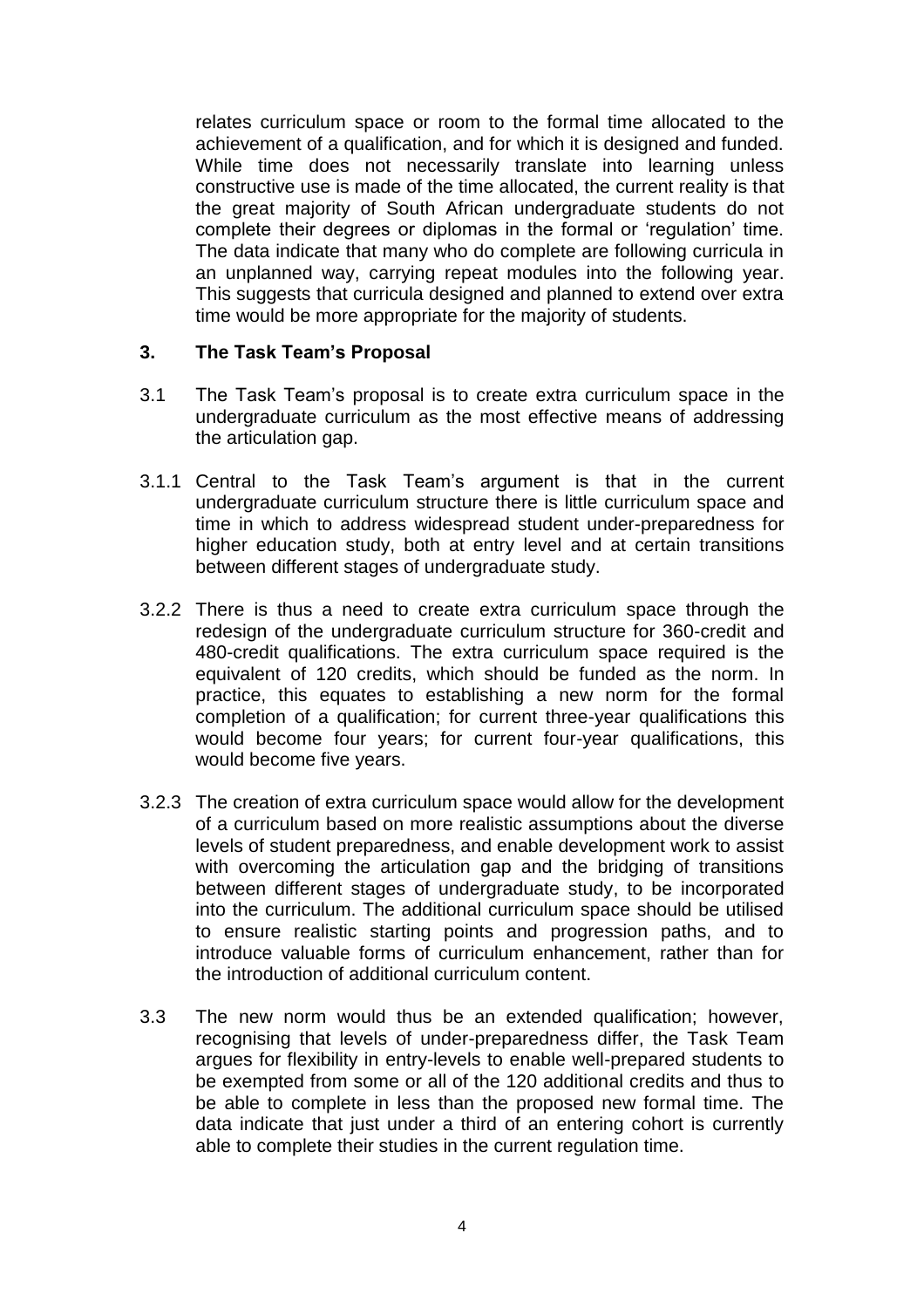3.4 The Task Team emphasises the importance of maintaining or improving exit-level standards and proposes that, while there may be different paths to achieving a qualification, the exit outcomes should be the same for all pathways followed.

### **4. The Task Team's Modelling of the Implementation Implications of the Proposal**

- 4.1 The effect of the Task Team's proposal for an extra 120 credits as the norm for the main undergraduate qualifications was modelled according to current throughput flows and on conservative assumptions. While improving the quality of teaching and addressing student funding issues would assist in increasing throughput rates, the modelling showed that a change in the curriculum structure would benefit the majority of students and influence graduate output significantly. In terms of the modelling, the system currently produces 21 000 graduates from an intake of 42 000 (2010 numbers). With a flexible and extended curriculum, the system could produce 28 000 graduates from the intake of the same size.
- 4.2 In terms of subsidy implications, the Task Team modelled three scenarios to achieve greater graduate output. It found that without a change in the curriculum, and at current throughput rates, to produce 28 000 graduates would require an intake of 53 000 instead of 42 000.
- 4.3 In terms of subsidy efficiency, it found that the unit cost per student would be lower were the extended curriculum to be introduced, in comparison with increasing the intake and leaving the curriculum parameters unchanged.
- 4.3.1 With a changed curriculum, the system could produce 28% more graduates with a 16% increase in subsidy. In contrast, to produce 28% more graduates through increasing the student intake would require a 38% increase in subsidy. In addition, implementing an extended curriculum would result in a 25% less unproductive use of subsidy than is currently the case (see Proposal, Figure 10, p.137).
- 4.4 The Task Team also modelled the implications in terms of academic staffing and concluded that, if current student: staff ratios were to be maintained, to increase graduate output through the introduction of an extended curriculum for all undergraduate qualifications would require 14% additional subsidy, as opposed to 41% if the same increase in output were to be achieved through increasing student intake (see Proposal, Table 15, p. 145).

### **5. Consultation Process**

5.1 The Task Team's proposal was released for comment and consultation in August 2013. The consultation process included the following: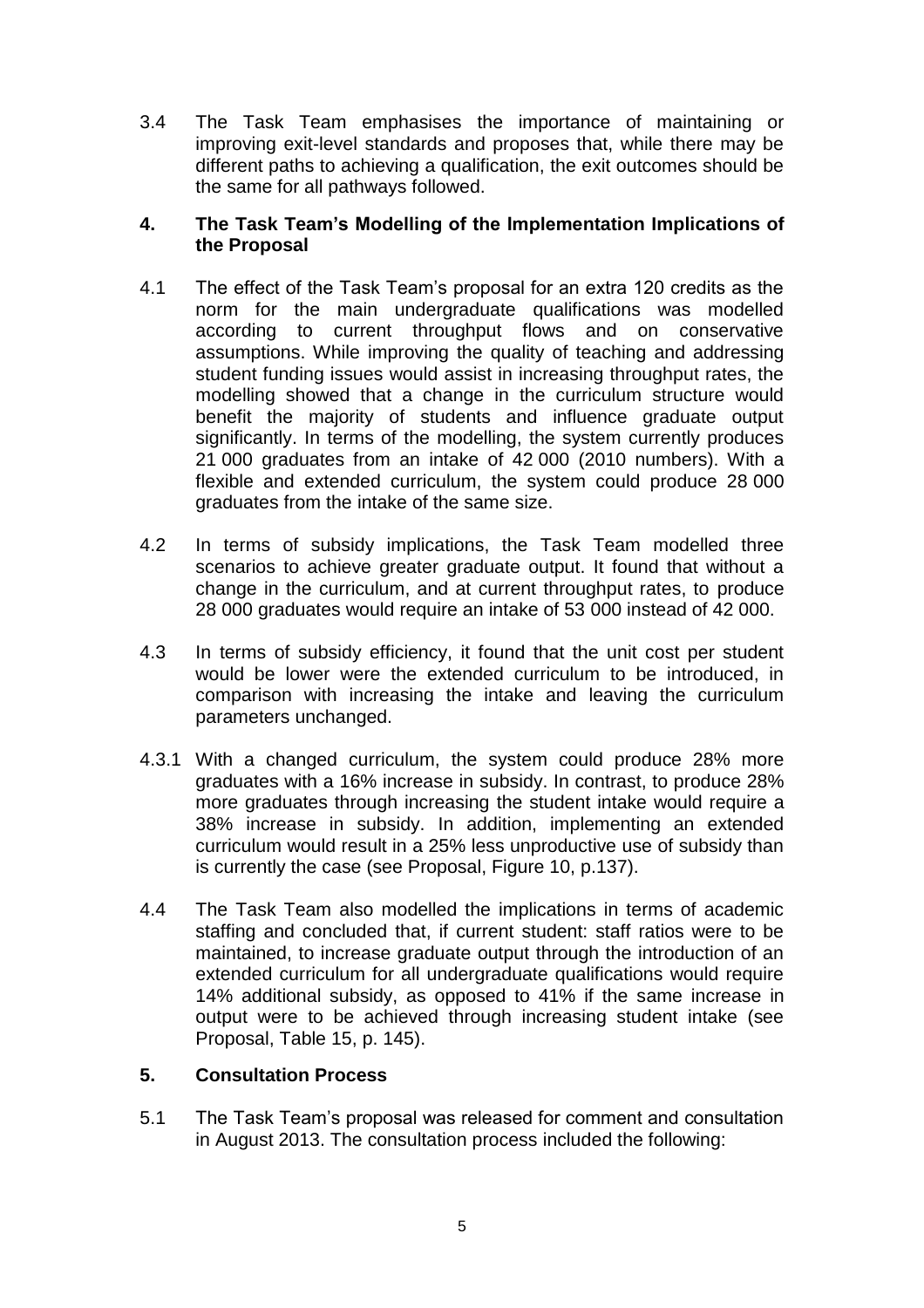- The Task Team presented the outcomes of the investigation prior to the release of the report to the Higher Education South Africa (HESA) Board in mid-2013.
- A national seminar to discuss the report was held in September 2013 and attended by some 200 stakeholders.
- A formal invitation was issued for written comment from stakeholders to be submitted by the end of November 2013. Forty-two submissions were received in total, 22 of which were submitted by public higher education institutions. A joint response was submitted by HESA, and submissions were also made by 9 stakeholder bodies and 10 individuals.
- Workshop presentations were made by members of the Task Team and/or the CHE at the invitation of individual higher education institutions.
- A presentation was made to the HESA Teaching and Learning Strategy Group.
- Editorial pieces were written in the media and a number of radio and TV interviews held.
- 5.1.1 A summary of the stakeholder responses, *Responses to the CHE Task Team's Proposal for Undergraduate Curriculum Reform*, which provides an analysis of the consolidated responses, was released for information purposes in June 2014 (copy attached).

# **6. Institutional and Stakeholder Responses**

- 6.1 As indicated in 5.2 above, just over half of the submissions received were from public higher education institutions. As public higher education institutions account for close to 90% of student enrolments in higher education, and given that there is significant overlap between the issues raised by public higher education institutions and other stakeholders, the brief outline of stakeholder responses below focuses on their responses in the main.
- 6.2 The challenge of poor throughput and drop-out rates in higher education, and that these are unacceptable, is universally acknowledged. In line with this, 18 of the 22 public higher education institutions that made submissions support the Task Team's proposal for curriculum reform "in-principle".
- 6.2.1 However, the "in-principle" support does not necessarily translate into agreement with the Task Team's analysis of the underlying problem and the contributory causes. In this regard, the following issues were raised by several institutions – though not all these issues were shared ones:
	- The articulation gap is a problem of the school system and improving the quality of schooling should be the main focus of reform efforts to address under-preparedness in higher education.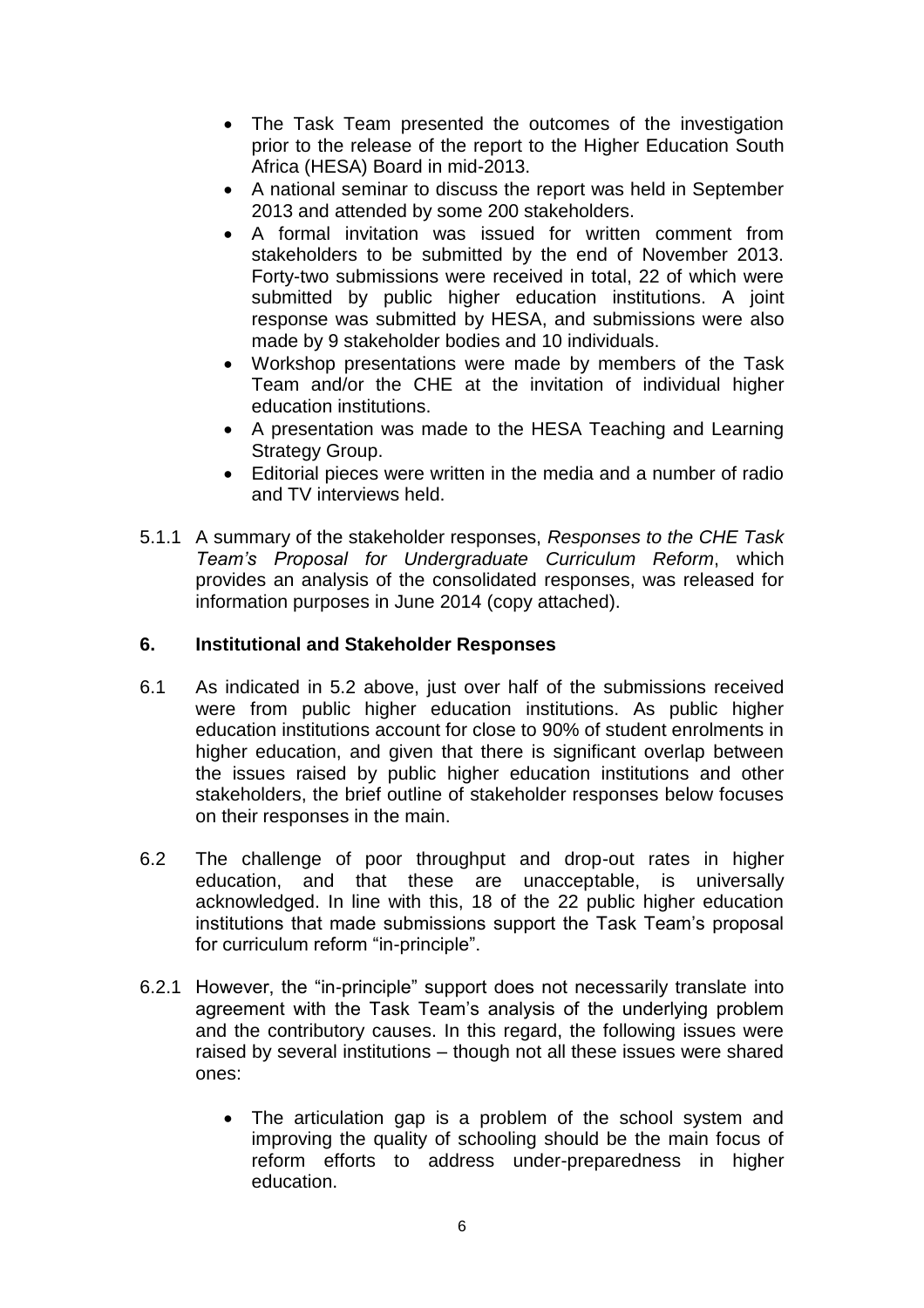- Academic under-preparedness is not the only contributory factor for poor throughput and drop-out rates. There are various other factors such as the social, economic and cultural backgrounds of students, the lack of student funding, poor career guidance, family pressures and students' levels of motivation.
- There is an interplay of factors other than curriculum structure that affect teaching and learning, in particular, pedagogy and the teaching abilities of academics.
- 6.2.2 In addition, many of the public higher education institutions that support the Task Team's proposal "in-principle", raised a number of concerns – both principled and practical, regarding the implications for implementation. These include the following:
	- The adequacy of an extra 120 credits to address a complex range of knowledge gaps, including academic literacy, language functionality and hierarchical knowledge gaps.
	- The difficulty of resolving the tension between utilising the extra 120 credits to provide both foundational knowledge and curriculum enhancement/enrichment in terms of breadth. A related concern was that students on a shorter track may not have enrichment courses included in their studies .
	- The potential unintended consequence of reproducing existing inequalities – social, cultural, economic and racial - as a result of a flexible curriculum structure that changes the norm in terms of formal time but also allows an "accelerated" track enabling those students who qualify to complete in lesser time. In short, the concern is that the majority of white students will be enrolled in the "accelerated" track and as they are predominantly in the historically white institutions, it will continue to reproduce the institutional inequalities characteristic of apartheid higher education.
	- The difficulty of developing appropriate selection and placement processes and mechanisms that would be put in place to determine on which track a student is to be placed.
	- The time-tabling, workload and staffing implications of introducing a flexible and extended curriculum.
	- The lack of expertise in curriculum development and teaching methodologies among academic staff.
	- The infrastructural implications of a flexible curriculum structure in terms of laboratories, teaching venues, IT resources and residences.
	- The funding implications of a flexible curriculum structure, in particular, the commitment on the part of government to provide the requisite funding.
	- The implementation implications in terms of timing and extent. It was argued that implementation should be phased in, starting with a pilot process in specific qualifications. It was also felt that some professional qualifications, which are highly selective and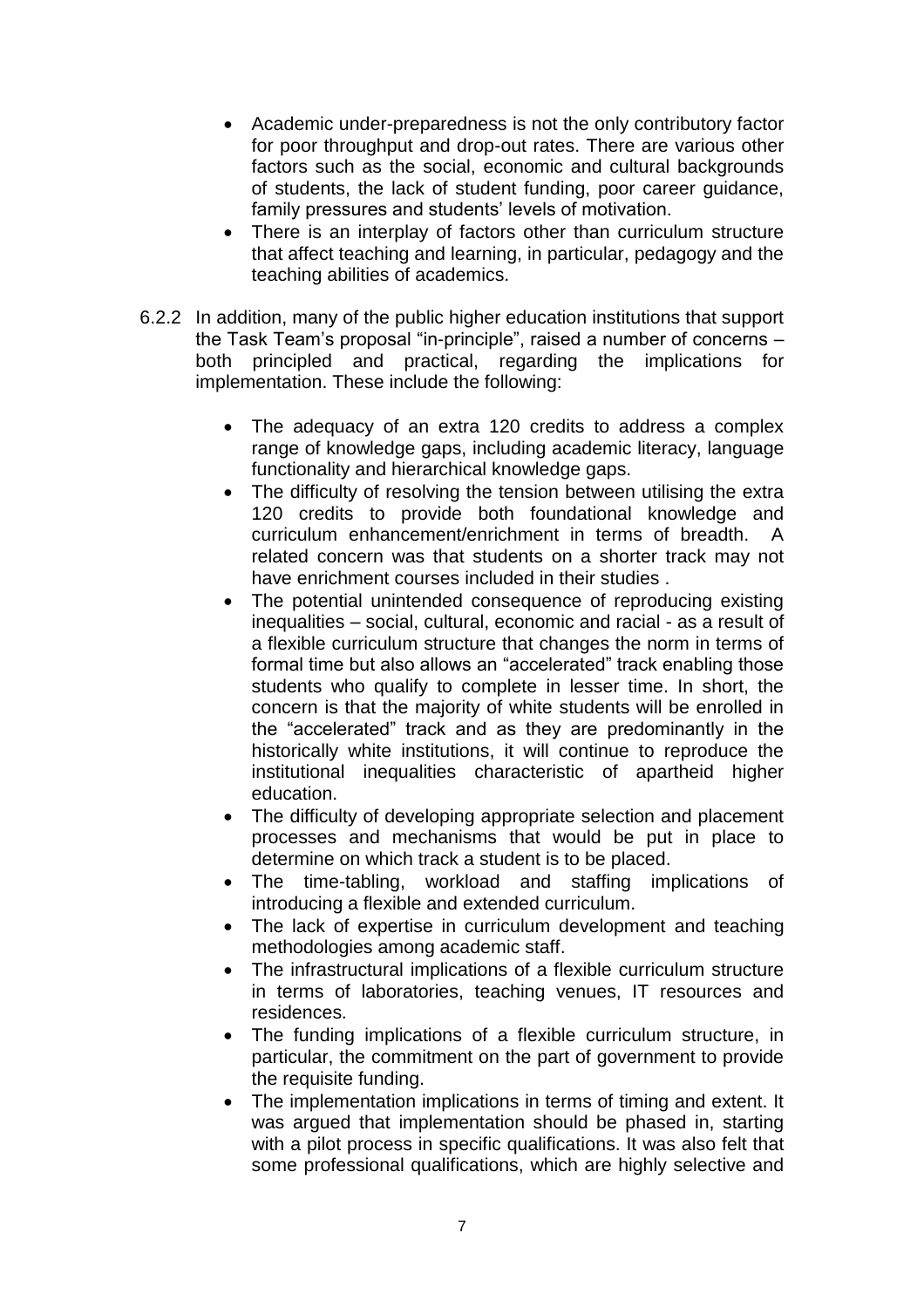in which throughput rates are above the national average, should be excluded.

- 6.3 The four institutions that do not support the Task Team's proposal advanced differing reasons, among them the following:
	- While poor throughput and drop-out rates were acknowledged to be a national problem, the institutions concerned considered their throughput rates to be better than the national average.
	- Radical curriculum reform was not necessary and not an appropriate response to the problem as defined (although the principle of foundational provision across the undergraduate diploma/degree was supported). Alternatives proposed include the provision of foundational support through summer/winter schools; mentorship and/or life coaching; the introduction of a generic one-year foundational qualification (a Higher Certificate); greater use of blended learning; and "combined interventions", that is, more first-year support, extended orientation, tutorials, smaller classes and winter/summer schools.
	- The problem is located at the school level and should be addressed there.

#### **7. Council's Consideration of the Institutional and Stakeholder Responses**

- 7.1 The Council welcomes the acknowledgement from institutions and other stakeholders that current poor throughput and drop-out rates are unacceptable.
- 7.2 The Council agrees with the Task Team that the articulation gap between school and higher education and academic underpreparedness is the key to understanding and addressing poor throughput and drop-out rates. The Council does not, however, agree with the view advanced by some stakeholders that the articulation gap is a problem only of the school system and that improving the quality of schooling should be the main focus of reform efforts to address underpreparedness in higher education. The Council supports the Task Team's view that the articulation gap is a problem of both the school and the higher education systems, and that it is the responsibility of higher education institutions to ensure that students enrolled are provided with the wherewithal to successfully complete their studies. Given the social and educational realities of South African society, this is necessary if higher education is to contribute to social and economic development. Furthermore, poor throughput and graduation rates affect all students – both black and white, as reflected in the fact that 42% of African and 33% of white students drop out of all three and four-year qualifications at contact institutions by the end of regulation time (see Proposal, p. 43). This suggests, disparities in terms of race notwithstanding, that the articulation gap cannot be reduced solely to the problem of poor schooling in township and rural schools.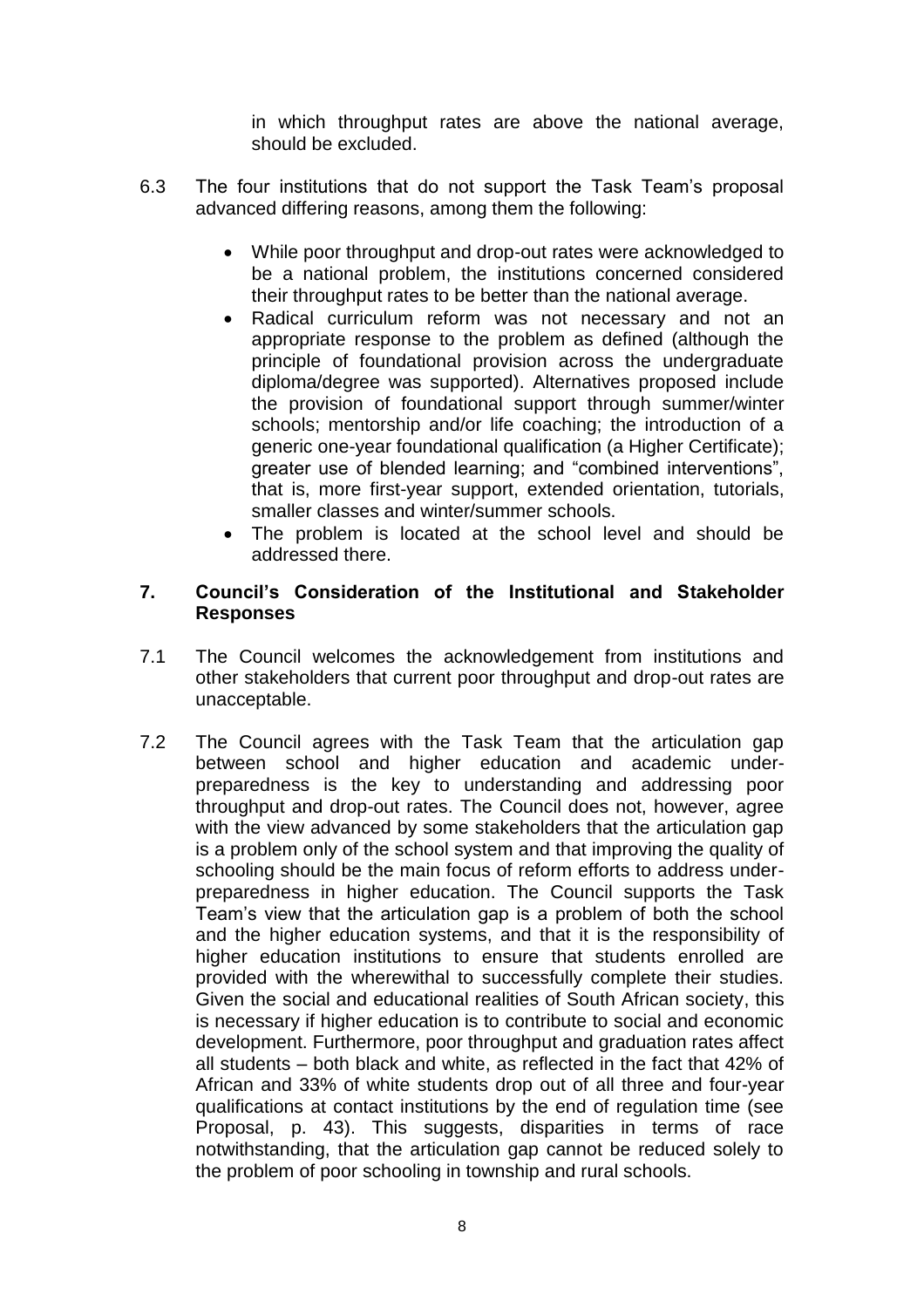- 7.3 The Council agrees with the institutional responses that academic under-preparedness is one of a range of factors that contribute to poor throughput and drop-out rates. The Council would like to point out that this is recognised by the Task Team. However, Council accepts the Task Team's argument that, while the other factors should not be underplayed and need to be addressed, their impact would be limited if the key systemic factor is not addressed first, namely, changing the parameters of curriculum structure and learning pathways and the assumptions that underpin the curriculum.
- 7.4 The Council agrees with the Task Team that the curriculum structure in higher education is a "systemic variable affecting student performance" and is central to addressing the articulation gap. In line with this, the Council supports the Task Team's proposal, as outlined in Section 2. above, that addressing the articulation gap requires a new and redesigned curriculum structure which provides for additional curriculum space – an additional 120 credits - that is flexible in terms of completion time and which maintains or improves exit level standards.
- 7.5 The Council thus does not agree with the view of a few institutions that radical curriculum reform is not necessary and that the challenge of poor throughput and drop-out rates can be addressed solely through alternative interventions. Some of the interventions proposed are currently in place, such as summer/winter schools, mentorships, blended learning and combined interventions. The Council is firmly of the view that the systemic nature of the problem requires systemic reform. This is not to suggest that the alternatives identified are inappropriate. On the contrary, in the Council's view, these can, and should, be integrated into a new and redesigned curriculum structure as proposed by the Task Team. Thus, for example, summer/winter schools could be used to enable students to complete undergraduate diploma/degree programmes, including the additional 120 credits, in less time than the new norm. The same end result could be arrived at through re-thinking the duration of the academic year, that is, increasing the duration of the academic year through a trimester system, for example, into which the additional 120 credits across the different stages of the curriculum could be incorporated. In short, the model on which institutions base their use of the additional 120 credits would be an institutional decision within proposed guidelines, and a variety of possibilities and options exist.
- 7.5.1 Further, the Council does not agree with institutions that do not support the Task Team's proposal that poor throughput and drop-out rates, while a national problem, were not applicable to them as their throughput rates were better than the national average. There are five institutions that perform above the national average in relation to throughput and drop-out rates, and which generally also have higher than average admissions requirements. At these institutions, between 60%-67% of students graduate with a three-year degree within 6 years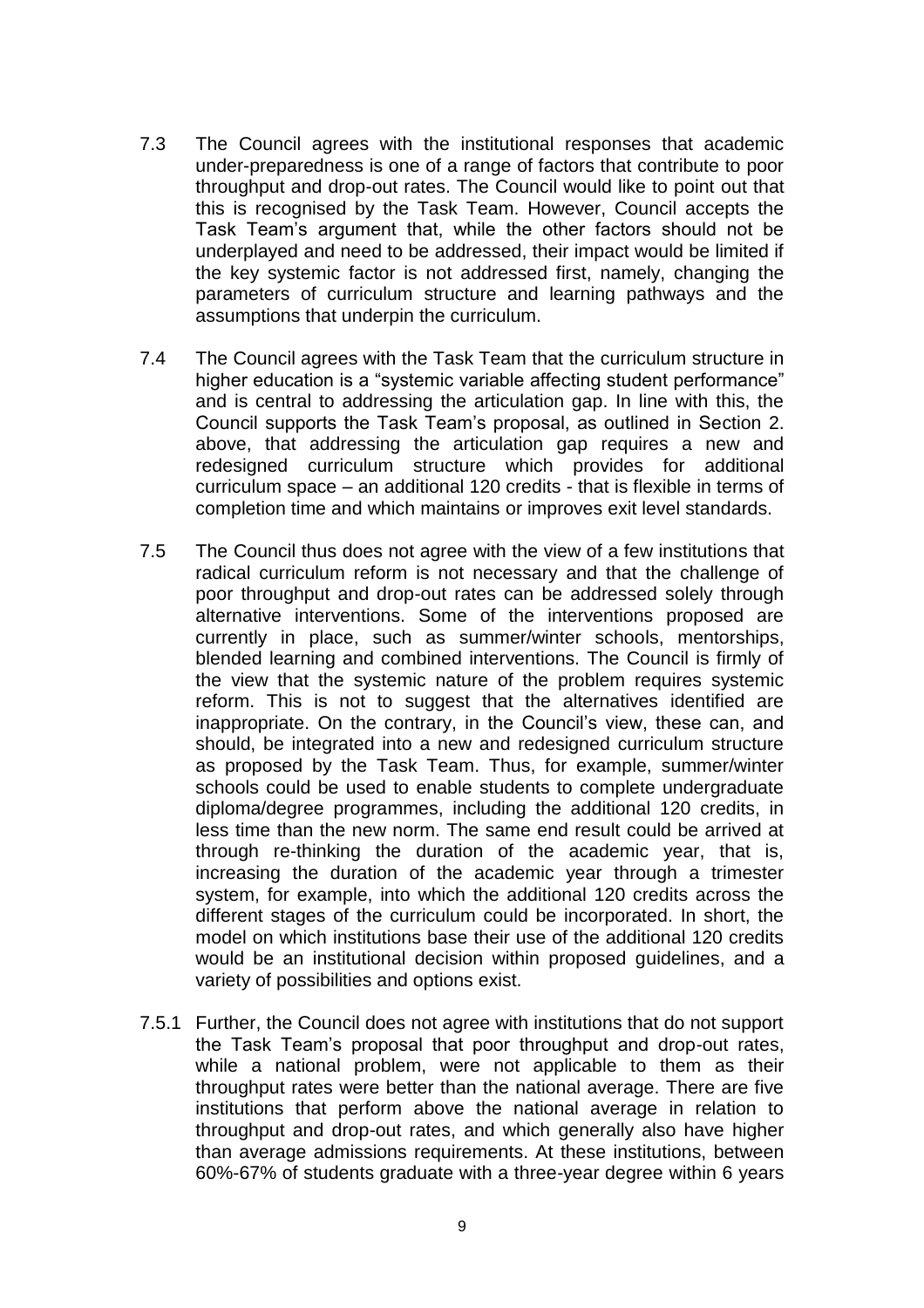(i.e. 2 or 3 years longer than regulation time), compared with the national average of 40%. That after 6 years only two-thirds of an intake at these institutions has succeeded, and that a third has dropped out, is a performance pattern that could, and should, be improved upon.

- 7.6 The Council notes the concerns raised regarding the adequacy of an extra 120 credits to address a complex range of knowledge gaps, including academic literacy, language functionality and hierarchical knowledge gaps. In the Council's view it is precisely this complexity that requires a fundamental redesign of the curriculum structure in a manner that spreads the additional 120 credits across the different stages of the curriculum rather than simply as an add-on foundational year. The exemplar curricula developed as part of the Task Team study are suggestive of the ways in which this complexity can be addressed through the additional curriculum space afforded by the Task Team proposal.
- 7.7 The Council recognises the concerns regarding the issues relating to the balance between foundational knowledge and enhancement or enrichment and differential curriculum access linked to different tracks. As far as balance is concerned, the Council agrees with the Task Team that the translation of the principle that both foundational knowledge and enhancement or enrichment need to be addressed can only be resolved in practice at the institutional level in terms of the design of the curriculum, which will vary according to different fields of study.
- 7.7.1 In terms of differential access, in the Council's view there is nothing precluding institutions from providing enhancement or enrichment courses to students in the accelerated track through summer/winter schools and/or increasing the duration of the academic year.
- 7.8 The Council recognises, and is cognisant of, the sensitivities that underpin the concerns regarding the potential unintended consequence of reproducing existing inequalities as a result of a flexible curriculum structure based on at least two learning pathways. However, while it is necessary to guard against any potential unintended consequences, in the Council's view the danger of reproducing existing inequalities has been addressed by the Task Team, which argues that its proposal must be implemented by all institutions, both public and private. Furthermore, as indicated in 7.2 above, poor throughput and graduation rates affect all students, both black and white. Thus students from all groups will stand to benefit from the Task Team's proposal.
- 7.8.1 The Council agrees with the Task Team, however, that "there is a danger of unintended adverse consequences if the flexible curriculum structure is not introduced in all institutions in a disciplined and responsible way, respecting the central purpose of the reform and its national importance. In particular, exploitation of the flexibility of the structure – for example, for institutional marketing or student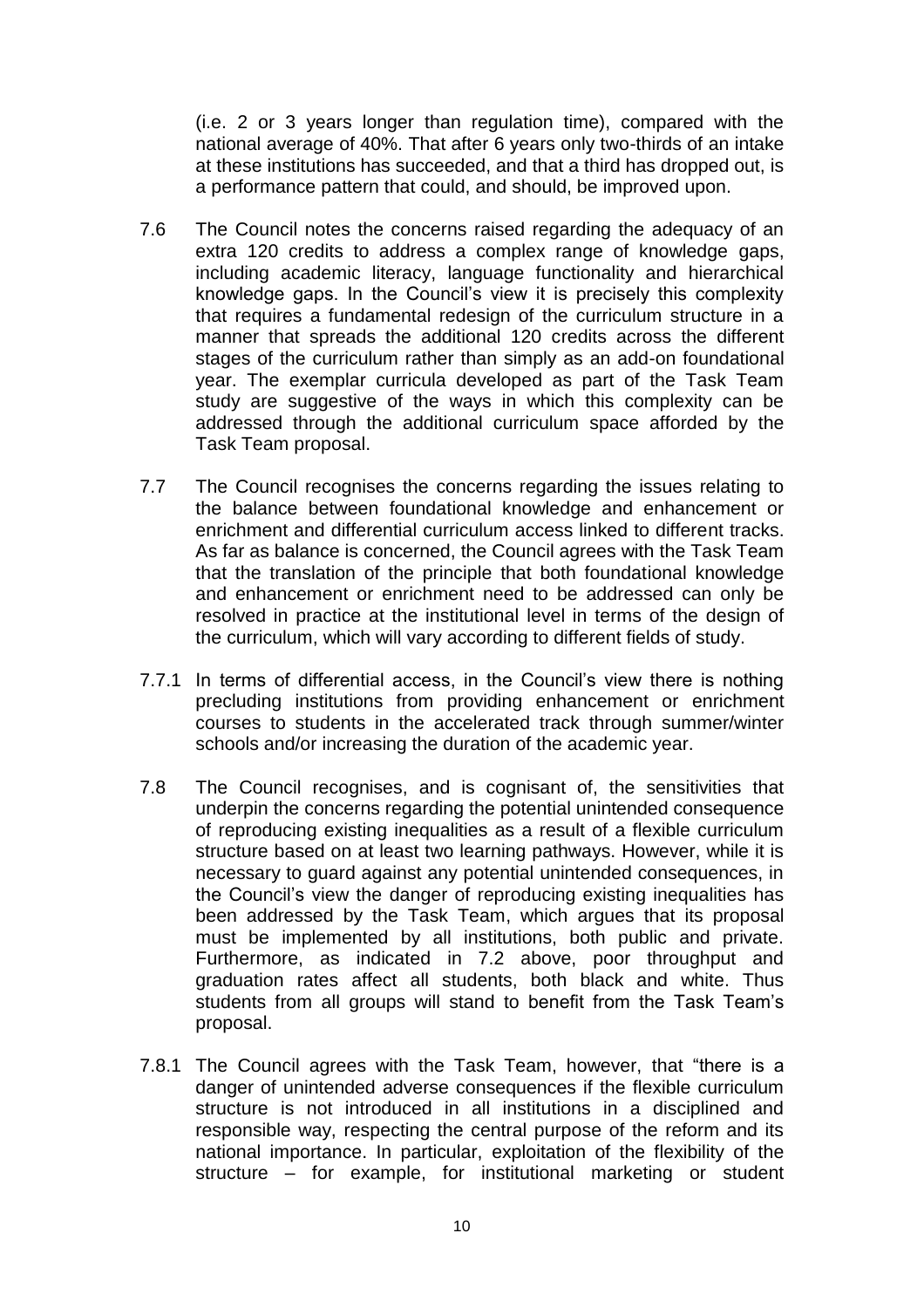recruitment purposes that do not put the students' interests first – would clearly act against the integrity and effectiveness of the system. It is therefore necessary for regulations to be formulated to ensure that all higher education institutions fully implement the new structure. The private higher education sector must be required to introduce the structure in the same way as the public institutions, just as the HEQSF and similar policies have had to be followed by all." (see Proposal, p. 151)

- 7.9 The Council is acutely aware of the importance of the concerns raised regarding the implementation of the Task Team's proposal. This goes beyond the issue of affordability, as the Task Team recognised. However, as the Task Team points out, it was beyond its remit to develop detailed implementation plans. It has identified the key aspects that would need to be considered and which would have to be the subject of a detailed planning process if the Task Team's proposal is to be implemented.
- 8. The Council's Response to the Task Team's Proposal
- 8.1 The Council agrees that the key challenge facing higher education is to improve performance patterns and thus student success through improving teaching and learning. This requires addressing the articulation gap, which is a systemic challenge and cuts across the racial divides in the student body, as indicated in 7.2 above.
- 8.2 The Council finds it unacceptable that some 50% of students leave higher education without a qualification, and that less than 30% graduate in regulation time. It not only results in an indefensible waste of scarce financial resources but, more importantly, it results in untold and immeasurable damage to the self-esteem of individual students. It also has an adverse impact on the economy and society in terms of the knowledge and skills required for social and economic development.
- 8.2.1 The higher education system must address the social, economic and cultural realities of South African society if it is to ensure that increased access is to be matched by increased success. This is not the case as reflected by the "revolving door" syndrome, which indicates that the higher education system and its underlying curriculum framework and structure currently serves only a minority of students. This cannot continue.
- 8.3 The Council agrees that the policy commitment to increased access to higher education cannot be realised in the context of scarce resources unless the effectiveness and efficiency of the higher education system is enhanced in terms of producing more graduates in regulation time. A better throughput rate would enable more students to enter higher education without putting additional pressures on financial and infrastructural resources.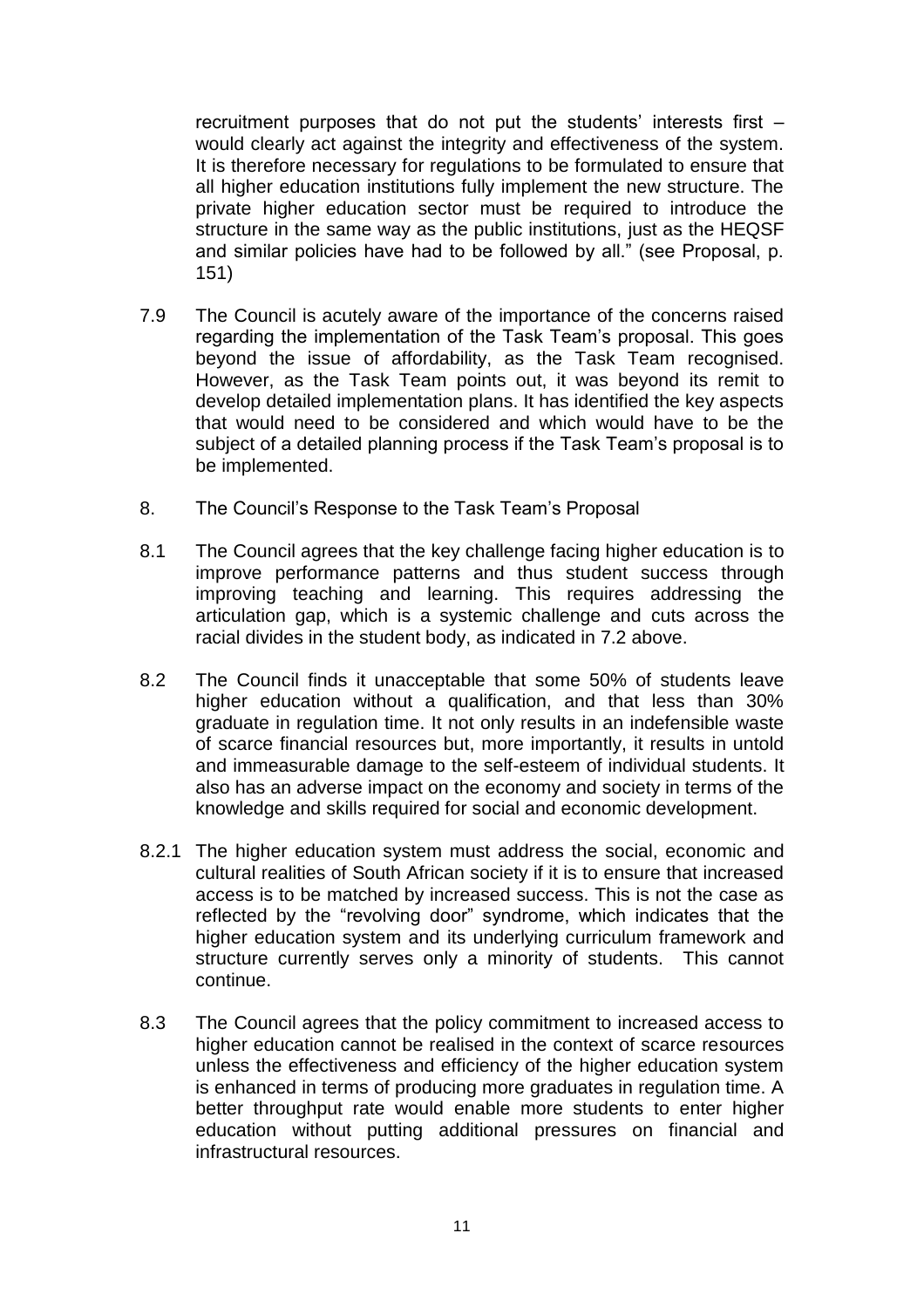- 8.4 The Task Team's proposal is a radical departure in that for the first time the challenge of teaching and learning is addressed from the perspective of the majority. The proposal that a revised undergraduate curriculum structure should become the norm addresses the stigma that was previously attached to academic support and development programmes, including extended curriculum programmes, which were perceived to be based on a "deficit" model targeting African students. It also means taking to scale interventions that hitherto have benefited at most 15% of an intake of students.
- 8.7 Accordingly, the Council supports the Task Team's proposal for a flexible and extended curriculum structure. In the Council's view, the reform of the undergraduate curriculum is long overdue, and with the benefit of hindsight, it should have been pursued in the early 2000s based on the suggestion in the CHE's *Size and Shape* report. The Council is convinced that it cannot be delayed any longer.
- 8.8 In the Council's view, the issue is not whether the flexible curriculum structure should be introduced, but rather when it should be introduced and under what conditions. This is critical to avoid instability in the higher education system, especially given:
	- The large-scale systemic change that took place in the mid-2000s with the restructuring of the institutional landscape, which has only recently been consolidated.
	- The current alignment of academic programmes with the requirements of the revised Higher Education Qualifications Framework (HEQSF).
	- The need to build capacity in curriculum design and development.
	- The need for detailed planning to address the wide-range of implementation issues and concerns raised by institutions, discussed above.

# **9. The Council's Recommendations and Advice**

- 9.1 The Council recommends that the Department of Higher Education and Training (DHET) adopts the proposal for a flexible and extended curriculum, as put forward by the Task Team, as the guiding vision for reform of the structural parameters of the undergraduate curriculum in higher education.
- 9.2 It recommends further that to be fully effective and to avoid creating further disparities in the system, such reform should apply to all institutions of higher education, both public and private.
- 9.2.1 Regulations will need to be formulated to ensure that all higher education institutions implement the new structure.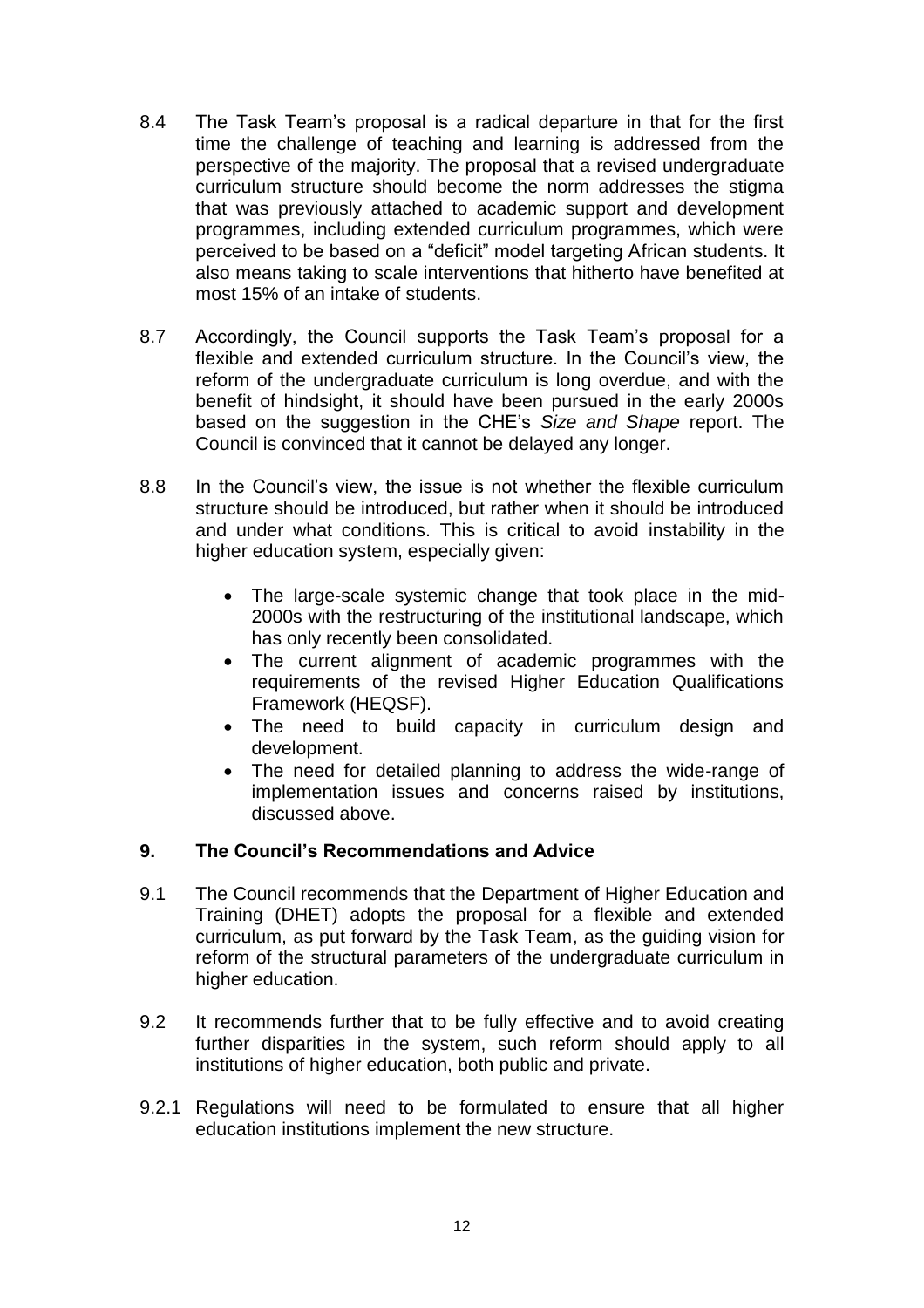- 9.3 The Council recommends that the reform should in principle apply to all undergraduate qualifications that currently carry a minimum of 360 or 480 credits, except where the cohort throughput rates for a particular qualification offered across the higher education sector indicate that an extended curriculum is not a necessity.
- 9.4 The reform process should be adopted as a national project to be led by the DHET, with support from associated stakeholder bodies, such as HESA and the CHE.
- 9.5 While the vision encompasses the full implementation of a flexible and extended curriculum across all undergraduate qualifications, except where the cohort throughput rates for a particular qualification indicate that an extended curriculum is not a necessity, the Council is firmly of the view that implementation should proceed in a cautious and carefully-planned manner to avoid extensive disruptions in the higher education sector. The Council thus advises that the introduction of the flexible and extended curriculum structure, as proposed by the Task Team, be phased-in over a medium-to-long-term planning horizon.
- 9.6 The Council therefore recommends that the first phase should comprise a national pilot process, wherein only one or two carefully selected qualifications are redesigned as extended offerings as the norm, with flexible pathways included. The purpose of the pilot would be to test the feasibility of the introduction of a flexible and extended curriculum and to gauge the extent of implementation barriers that will need to be overcome in taking the reform to scale.
- 9.6.1 Given the principle that reform in the structure of the undergraduate curriculum should be undertaken by all higher education institutions without exception, the pilot process would need to apply to all institutions that offer the qualification/s selected.
- 9.6.2 An independent evaluation of the pilot process should be undertaken before embarking on a second phase in which the reform is extended to other selected qualifications.
- 9.7 The criteria for the selection of one or more qualifications for the pilot phase should include:
	- The existence of experience in the provision of the qualification as an extended curriculum programme in more than one institution such that existing expertise can be drawn upon to inform the development of the pilot and associated processes.
	- The potential for generalisation of the curriculum development process to other qualifications. For this reason, a formative degree may be preferable to a highly structured professional qualification.
	- The least likelihood of diverting curriculum development attention from other necessary processes, for example,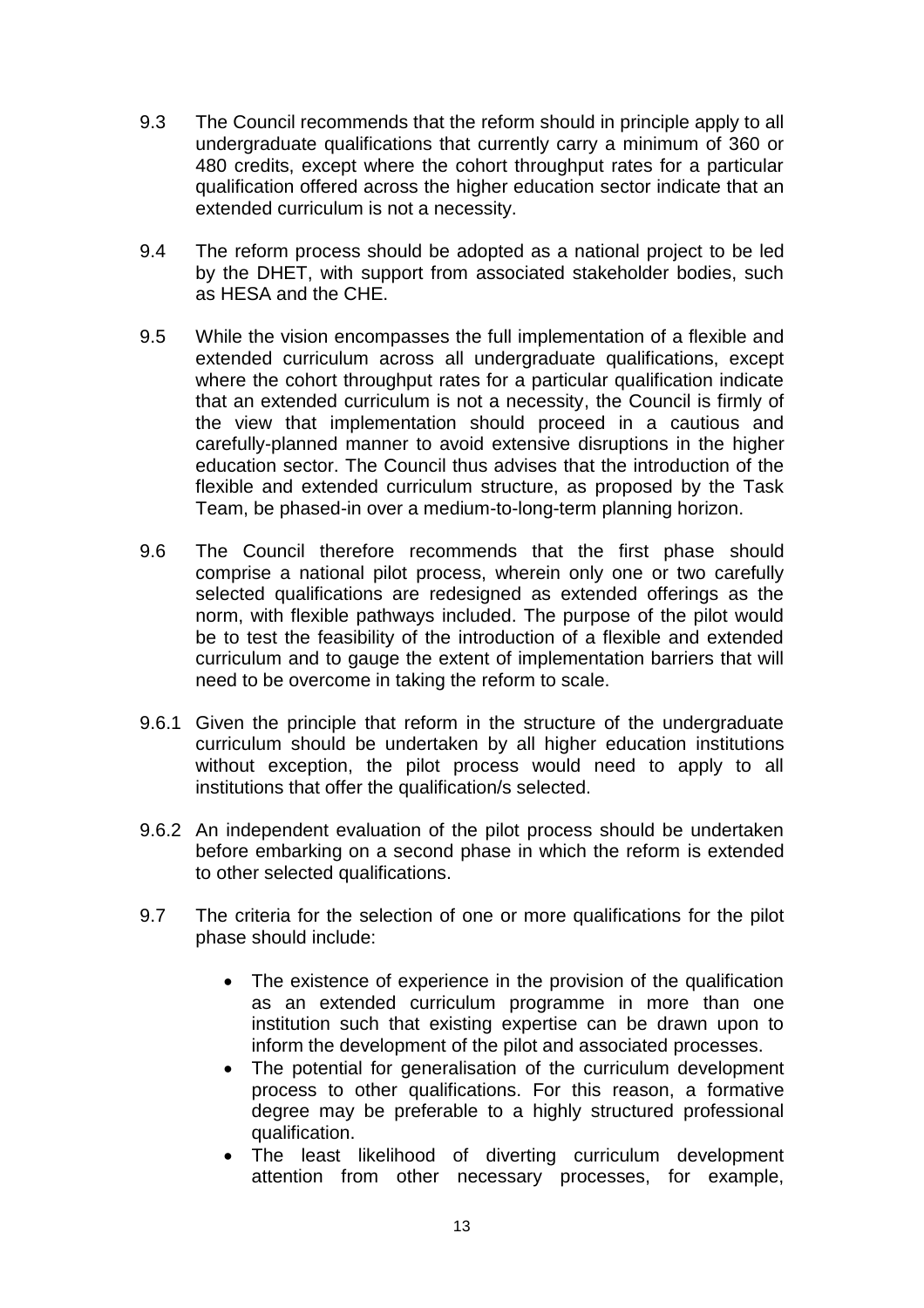alignment with the HEQSF. For this reason, a diploma offered at Universities of Technology (UoTs) would not be a preferred option for a pilot given the impact of the revised HEQSF on their qualifications.

- 9.8 In preparation for undertaking a pilot process, the Council recommends that prior processes be undertaken, including:
	- A consultation process with the higher education sector and stakeholders to identify and select an appropriate qualification for the pilot process. The consultation process should include the relevant Deans, disciplinary and curriculum experts.
	- The modelling of financial, enrolment and staffing implications for individual institutions for both the pilot process and for general implementation (the current modelling has only been undertaken at system level and assumes all undergraduate qualifications will be extended);
	- Research into and development of potential placement mechanisms that could be utilised in the implementation of a flexible and extended curriculum; and
	- The development of an appropriate national implementation plan.
- 9.9 To support the introduction of an extended and flexible curriculum, the following are necessary:
	- A revision to the funding formula to enable an extra 120 credits to be funded in the pilot qualification in the first instance, and in further qualifications according to the plan to be developed;
	- An agreed accreditation process with the HEQC that facilitates the introduction of extended curricula in the selected qualification/s;
	- The clarification and alignment of national initiatives in the teaching and learning arena e.g. the DHET's Teaching Development Grants and the Quality Enhancement Project of the CHE to support the project;
	- The establishment of a non-permanent national support unit for the development of capacity in curriculum development and support and guidance for implementation, similar to the erstwhile Merger Support Unit of the then Department of Education.
- 9.10 As capacity and expertise in curriculum development is currently limited, the Council advises that collaborative processes between institutions be encouraged and facilitated at a national level.
- 9.11 Given the magnitude of the reform proposed and the potential for negative perceptions regarding its rationale, the Council recommends that a national advocacy and communication strategy be carried out prior to the commencement of the implementation of the pilot phase, as well as during each successive implementation phase.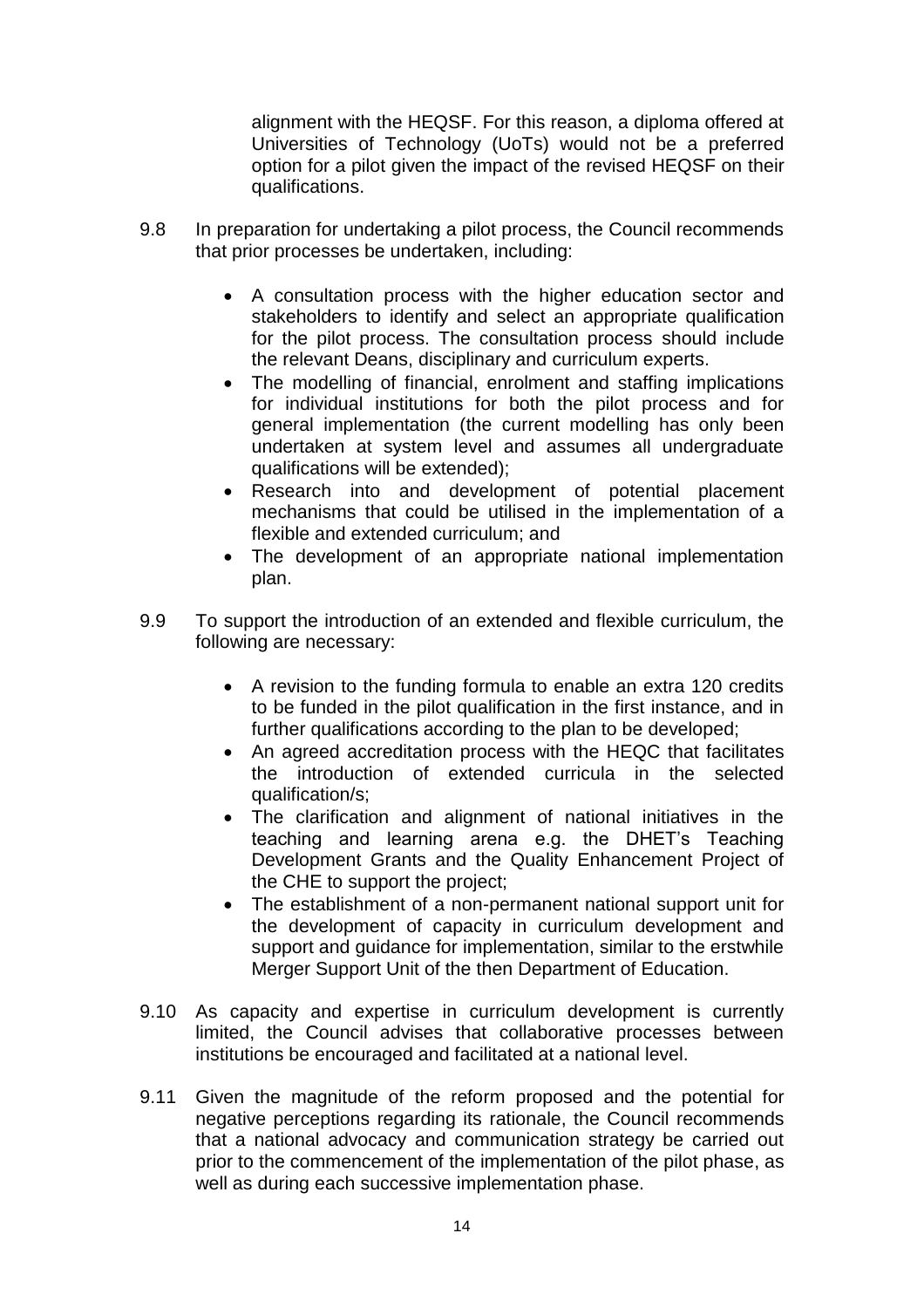9.12 The Council advises that the process of planning for a pilot implementation of the proposed flexible and extended curriculum structure commence as soon as possible.

### **10. Conclusion**

10.1 Higher education has a vital role to play in contributing to the reconstruction and development of all aspects - social, cultural, economic and political - of South African society. A key element of this is to equip graduates with the personal, professional and social attributes that are necessary for participating in, and engaging with, the broader society both locally and globally. As the Task Team report states:

> "Graduates are required for their disciplinary and professional expertise and for creating jobs, and there are key elements of development that cannot be achieved without them. However, the need for more people with advanced knowledge and competencies, as well as an informed understanding of the contemporary world, goes beyond the demands of economic development and technical skills shortages into all key areas of the country's well-being, including social cohesion, cultural growth and the maturation of South Africa's democracy through responsible citizenship" (p.32).

- 10.2 However, higher education is failing in its basic mission to produce the graduates required for the reconstruction and development of South African society. It is failing because, of the 18% of 20 to 24-year olds who are enrolled in higher education, which is low in comparison with other middle income countries, roughly half drop-out without obtaining a qualification. The *National Plan for Higher Education* (NPHE) indicated that increasing the participation rate in higher education is dependent on "improving the efficiency of the higher education system through increasing graduate outputs". This has not been achieved. In the 13 years since the release of the NPHE and despite a range of interventions, including support for expanding extended degree programmes and teaching development grants, the challenge of poor throughput and graduation rates in higher education remains. It is a challenge that needs to be faced head-on if higher education is to contribute to giving effect to the vision of expanding access, increasing success, improving quality and enhancing diversity that is contained in the *White Paper on Post-School Education and Training* and in the *National Development Plan*.
- 10.3 The introduction of a flexible and extended curriculum structure to narrow the articulation gap is both educationally sound and affordable. It is a necessary condition for maximising the benefits that complementary interventions, such as improving the quality of teaching and learning, improving the schooling system, increasing financial aid, and utilising more weeks in the academic year might bring.